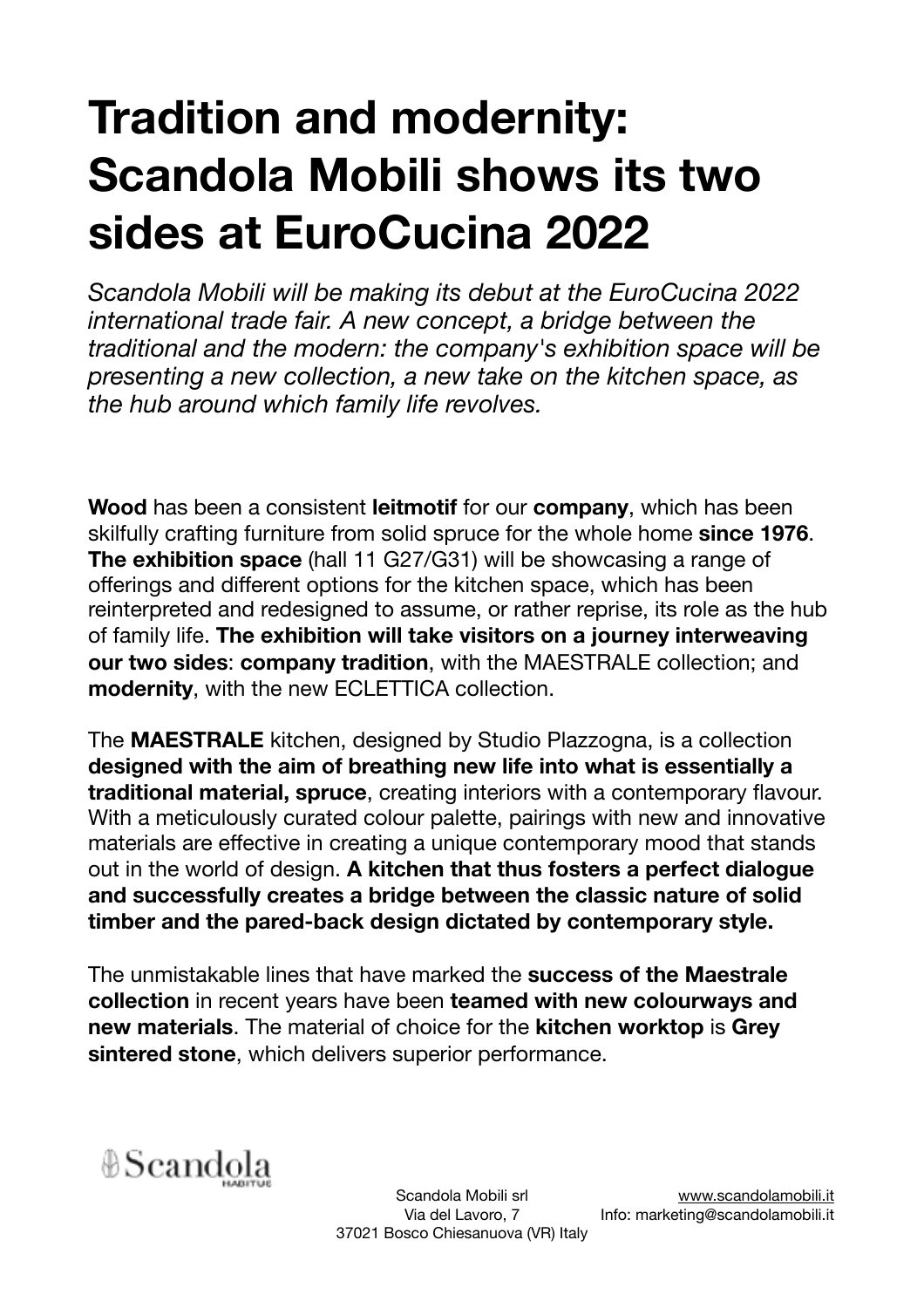But, as Darwin's theory of evolution has taught us, **the key to breaking new ground is change**. After 46 years of unwavering focus on a single design material, **we are poised to present a new collection at the 2022 International Furniture Fair**. **ECLETTICA** — the Italian word for eclectic in itself being an evocative name — **marks a turning point as it pairs spruce with a new timber.** 

Hence, Scandola Mobili is preparing to present a new side to the company, a new way of enjoying the kitchen, the heart of any family home. So the kitchen is set to reprise its role as the hub of family and entertaining life, the place where people congregate, talk, exchange views and grow.

**There is a clear break from past collections**, despite **the company's hallmark qualities still being very much in evidence: craftsmanship, attention to detail, and environmental sustainability**. The designer of the ECLETTICA collection is Marco Bortolin, who has managed to take up the gauntlet thrown down by Scandola Mobili CEO Pierattilio Tedeschi for the **creation of a line of kitchens that would innovate while still being grounded in the company's true values**.

The common denominator linking the two collections is **care and respect for the environment**. **Adept efforts to seek out the right materials, coatings and reliable partners sharing the same principles have allowed us to create kitchens designed to bring Nature indoors**. Accordingly, the **coatings** used are **entirely water based**, but that's not all. These are actually **organic coatings**, namely made with **renewable materials** derived from innovative processes used to **refine plant "waste"**, producing ingredients that don't compete with the food chain. Hence a far-sighted **ethical choice** in line with **circular economy** principles that turns waste into the major plus of Scandola Mobili's finishes. The coatings in question not only offer **impressive performance, but also make a unique visual statement**. Being ultra-matt and wonderfully smooth to the touch, they offer a sophisticated velvety feel, catering to contemporary tastes. They are also fingerprint proof, stain resistant, glare-free, scratch resistant and, thanks to the wonders of nanotechnology, can be repaired.

## **So tradition and tech join forces for kitchens that offer a new take on home interiors.**